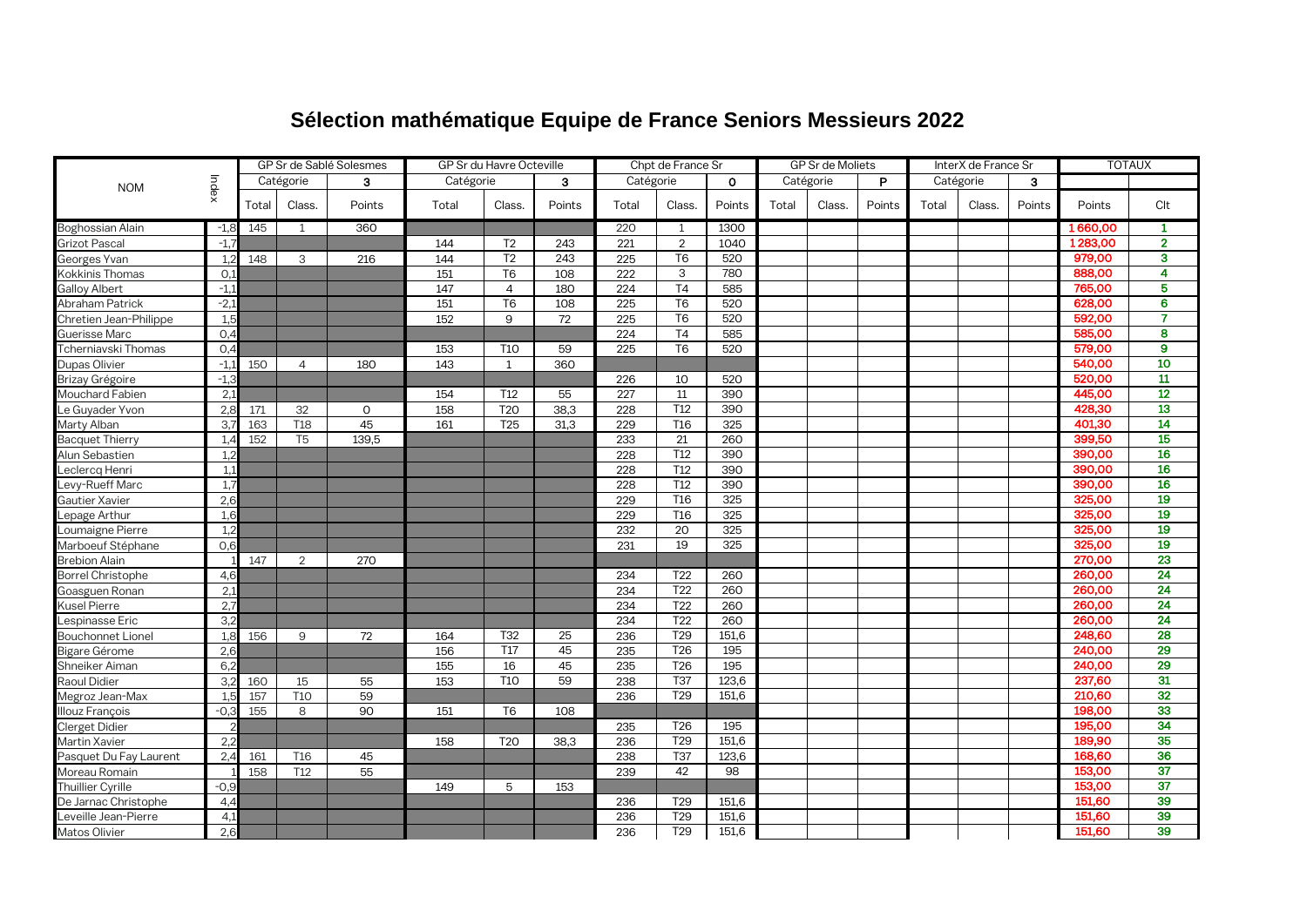| Louppe Matthieu           | O,9   | 152 | T <sub>5</sub>  | 139,5       |     |                 |             |     |                 |              |  |  |  | 139,50 | 42              |
|---------------------------|-------|-----|-----------------|-------------|-----|-----------------|-------------|-----|-----------------|--------------|--|--|--|--------|-----------------|
| Koussou Frederic          | 4.1   | 166 | T <sub>23</sub> | 33          |     |                 |             | 240 | T43             | 98           |  |  |  | 131,00 | 43              |
| Boiarsky Jerome           | 1,2   |     |                 |             |     |                 |             | 237 | T35             | 130          |  |  |  | 130,00 | 44              |
| <b>Schaal Franck</b>      | 3,2   | 175 | <b>T37</b>      | $\mathbf 0$ |     |                 |             | 237 | T35             | 130          |  |  |  | 130,00 | 44              |
| Roussille Louis           | 2,    |     |                 |             | 161 | T <sub>25</sub> | 31.3        | 241 | <b>T47</b>      | 98           |  |  |  | 129,30 | 46              |
| Durin Monteillet Laurent  | 3,3   |     |                 |             |     |                 |             | 238 | <b>T37</b>      | 123,6        |  |  |  | 123,60 | 47              |
| Nguyen Vincent            | 1.9   |     |                 |             |     |                 |             | 238 | <b>T37</b>      | 123,6        |  |  |  | 123,60 | 47              |
| Paul Frederic             | 1.5   |     |                 |             |     |                 |             | 238 | <b>T37</b>      | 123,6        |  |  |  | 123,60 | 47              |
| Caule Philippe            | 4,4   | 177 | T40             | $\circ$     | 163 | 31              | 25          | 240 | T43             | 98           |  |  |  | 123,00 | 50              |
| Petit Pascal              | 2,    | 154 | $\overline{7}$  | 108         |     |                 |             |     |                 |              |  |  |  | 108,00 | 51              |
| Bayol Stephane            | 3.2   |     |                 |             |     |                 |             | 240 | T43             | 98           |  |  |  | 98,00  | 52              |
| De Saint Loubert Martial  | 5,7   |     |                 |             |     |                 |             | 242 | T49             | 98           |  |  |  | 98,00  | 52              |
| Dowlatshahi Farbod        | 4.3   |     |                 |             |     |                 |             | 240 | T43             | 98           |  |  |  | 98,00  | 52              |
| Portes Pascal             | 3,8   |     |                 |             |     |                 |             | 241 | T47             | 98           |  |  |  | 98,00  | 52              |
| <b>Wattier Francois</b>   | 1,    |     |                 |             |     |                 |             | 242 | T49             | 98           |  |  |  | 98,00  | 52              |
| De Galard Victor          | 2,1   | 168 | T <sub>28</sub> | 30          | 156 | T <sub>17</sub> | 45          |     |                 |              |  |  |  | 75,00  | 57              |
| <b>Bastere Nicolas</b>    | 3.9   |     |                 |             |     |                 |             | 246 | T <sub>53</sub> | 65           |  |  |  | 65.00  | 58              |
| Glacon Fabrice            | 3!    |     |                 |             |     |                 |             | 243 | 51              | 65           |  |  |  | 65,00  | 58              |
| Levy-Rueff Didier         | 3,5   |     |                 |             | 170 | T49             | $\mathbf 0$ | 246 | T <sub>53</sub> | 65           |  |  |  | 65,00  | 58              |
| Pinteau Robert            | 3,4   |     |                 |             |     |                 |             | 244 | 52              | 65           |  |  |  | 65,00  | 58              |
| <b>Nassy Gilles</b>       | 1,2   | 157 | <b>T10</b>      | 59          |     |                 |             |     |                 |              |  |  |  | 59,00  | 62              |
| Berrada Soulaiman         | 3.9   |     |                 |             | 154 | T <sub>12</sub> | 55          |     |                 |              |  |  |  | 55,00  | 63              |
| Coppola Laurent           | 3.8   | 158 | T <sub>12</sub> | 55          |     |                 |             | 164 | <b>HCC</b>      | $\circ$      |  |  |  | 55,00  | 63              |
| Lucas Pascal              |       |     |                 |             | 154 | T <sub>12</sub> | 55          |     |                 |              |  |  |  | 55,00  | 63              |
| Martins Fernando          | 5,2   |     |                 |             | 154 | T <sub>12</sub> | 55          |     |                 |              |  |  |  | 55,00  | 63              |
| Piquot Nicolas            | 2,7   | 159 | 14              | 55          |     |                 |             |     |                 |              |  |  |  | 55,00  | 63              |
| <b>Foltier Thierry</b>    | 6.    | 166 | T <sub>23</sub> | 33          | 167 | T39             | 17          |     |                 |              |  |  |  | 50,00  | 68              |
| Jouan Hervé               | 4,    | 161 | T <sub>16</sub> | 45          |     |                 |             |     |                 |              |  |  |  | 45,00  | 69              |
| Lambert Marc              |       | 164 | 20              | 45          |     |                 |             |     |                 |              |  |  |  | 45,00  | 69              |
| Pile Jean-Claude          | 4.    |     |                 |             | 157 | 19              | 45          | 165 | <b>HCC</b>      | $\mathsf{O}$ |  |  |  | 45,00  | 69              |
| Sauvan Maximilien         |       | 163 | <b>T18</b>      | 45          |     |                 |             | 165 | <b>HCC</b>      | $\circ$      |  |  |  | 45,00  | 69              |
| Samson Arnaud             | 3.2   |     |                 |             | 158 | T <sub>20</sub> | 38,3        |     |                 |              |  |  |  | 38,30  | 73              |
| <b>Bougle Xavier</b>      | 2.3   |     |                 |             | 159 | 23              | 35          | 164 | <b>HCC</b>      | $\mathbf 0$  |  |  |  | 35,00  | 74              |
| Clinkspoor Jean-Michel    | 5.5   |     |                 |             | 160 | 24              | 35          |     |                 |              |  |  |  | 35,00  | $\overline{74}$ |
| Menard Franck             | 1.8   | 165 | T <sub>21</sub> | 35          |     |                 |             |     |                 |              |  |  |  | 35,00  | $\overline{74}$ |
| Rau Pascal                | $O$ . | 165 | T <sub>21</sub> | 35          |     |                 |             |     |                 |              |  |  |  | 35,00  | 74              |
| Kostadinoski Goce         | 7.8   | 166 | T <sub>23</sub> | 33          | 173 | T <sub>55</sub> | $\circ$     |     |                 |              |  |  |  | 33,00  | 78              |
| _ouppe Stéphan            |       | 166 | T <sub>23</sub> | 33          |     |                 |             |     |                 |              |  |  |  | 33,00  | 78              |
| Vacher Sébastien          | 3,5   | 166 | T <sub>23</sub> | 33          |     |                 |             |     |                 |              |  |  |  | 33,00  | 78              |
| Poggio Christian          | 5.2   |     |                 |             |     |                 |             | 247 | T <sub>55</sub> | 32,5         |  |  |  | 32,50  | 81              |
| Roger Didier              | 6.3   |     |                 |             |     |                 |             | 247 | T <sub>55</sub> | 32,5         |  |  |  | 32,50  | 81              |
| Cots Cyril                | 3.3   |     |                 |             | 161 | T <sub>25</sub> | 31,3        | 172 | <b>HCC</b>      | 0,00         |  |  |  | 31,30  | 83              |
| Defrene Gérard            | 6,8   |     |                 |             | 161 | T <sub>25</sub> | 31,3        |     |                 |              |  |  |  | 31,30  | 83              |
| Augier Thierry            | 2.9   |     |                 |             | 162 | T <sub>29</sub> | 30          | 164 | <b>HCC</b>      | $\circ$      |  |  |  | 30,00  | 85              |
| <b>Bellanger François</b> | 1.3   |     |                 |             | 162 | T <sub>29</sub> | 30          |     |                 |              |  |  |  | 30.00  | 85              |
| De Keroulas Benoît        | 5.3   | 168 | <b>T28</b>      | 30          |     |                 |             |     |                 |              |  |  |  | 30.00  | 85              |
| Gambirasio Laurent        | 7,8   | 168 | <b>T28</b>      | 30          |     |                 |             |     |                 |              |  |  |  | 30,00  | 85              |
| Gattegno Alexandre        | 6.    |     |                 |             | 164 | <b>T32</b>      | 25          |     |                 |              |  |  |  | 25,00  | 89              |
| Tcherniavsky Jack         |       | 170 | 31              | 25          |     |                 |             | 165 | <b>HCC</b>      | $\Omega$     |  |  |  | 25,00  | 89              |
| <b>Badault Guillaume</b>  | 8,7   |     |                 |             | 165 | T34             | 22,5        |     |                 |              |  |  |  | 22,50  | 91              |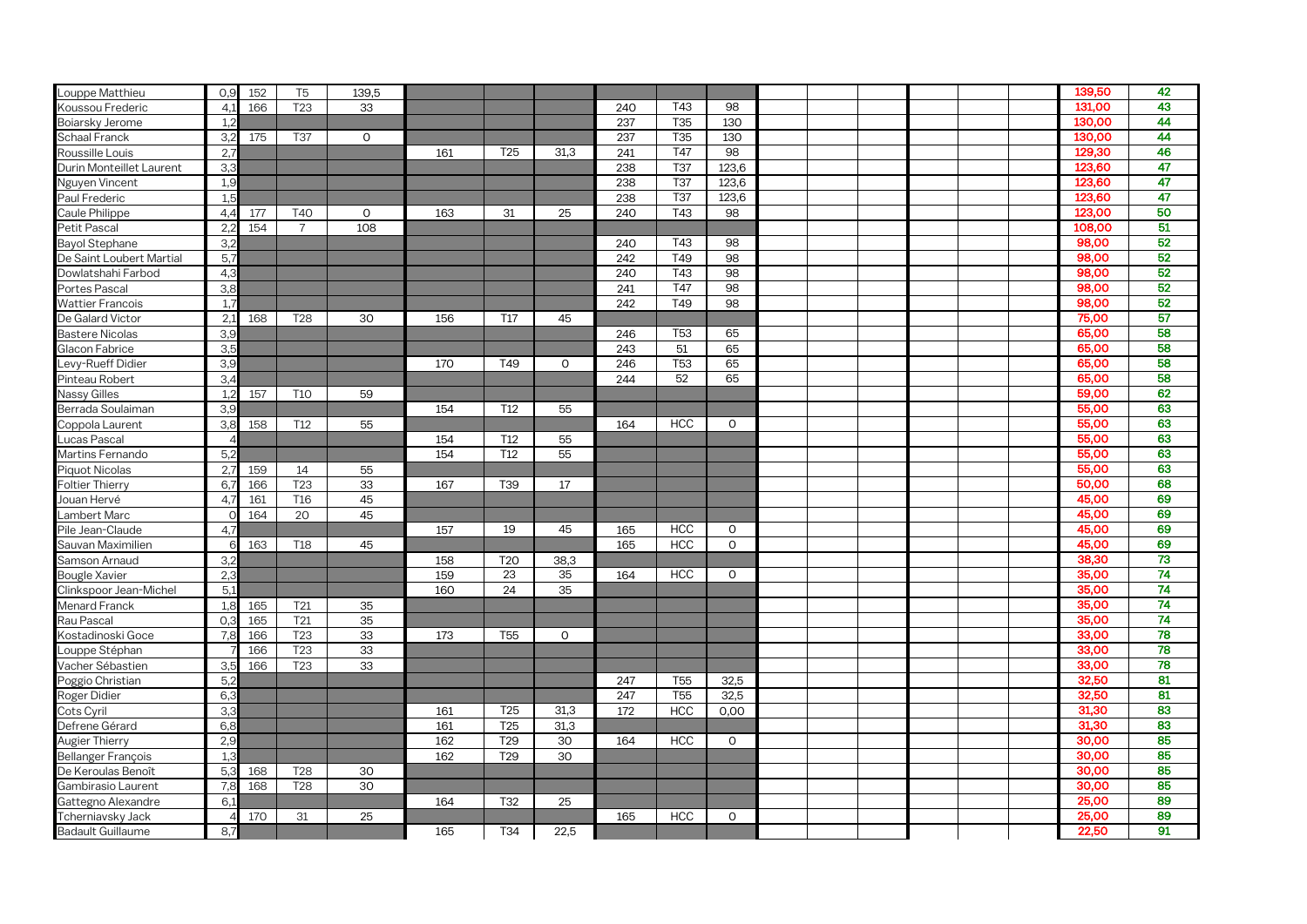| Norton Brad              | 8,1            |     |                 |              | 165 | T34             | 22,5         |     |            |                |  |  |  | 22,50 | 91  |
|--------------------------|----------------|-----|-----------------|--------------|-----|-----------------|--------------|-----|------------|----------------|--|--|--|-------|-----|
| Peres François           | 6,6            |     |                 |              | 165 | T34             | 22,5         |     |            |                |  |  |  | 22,50 | 91  |
| Tamarelle Jean-Marie     | 9,1            |     |                 |              | 165 | T34             | 22,5         |     |            |                |  |  |  | 22,50 | 91  |
| Rouger Sylvain           | 6,1            |     |                 |              | 166 | 38              | 20           |     |            |                |  |  |  | 20,00 | 95  |
| Aubourg Vincent          | 6,8            |     |                 |              | 167 | T39             | 17           |     |            |                |  |  |  | 17,00 | 96  |
| Creignou Olivier         | 8,9            |     |                 |              | 167 | T39             | 17           |     |            |                |  |  |  | 17,00 | 96  |
| Leboucher Laurent        | 12             |     |                 |              | 167 | T <sub>39</sub> | 17           |     |            |                |  |  |  | 17,00 | 96  |
| Surreaux Pascal          | 7,5            |     |                 |              | 167 | T <sub>39</sub> | 17           |     |            |                |  |  |  | 17,00 | 96  |
| Andre Didier             | 6.             |     |                 |              |     |                 |              | 170 | <b>HCC</b> | $\mathbf 0$    |  |  |  | 0.00  | 100 |
| Auber Didier             | 9,5            |     |                 |              | 169 | T46             | $\Omega$     |     |            |                |  |  |  | 0,00  | 100 |
| <b>Barbier David</b>     | 5,             | 180 | T46             | $\mathsf O$  |     |                 |              |     |            |                |  |  |  | 0,00  | 100 |
| <b>Bathilde Patrice</b>  | 10             |     |                 |              | 179 | <b>T68</b>      | $\mathbf 0$  |     |            |                |  |  |  | 0,00  | 100 |
| <b>Bazire Richard</b>    | 2,5            | 80  | <b>ABJ</b>      | $\mathbf 0$  |     |                 |              | 182 | <b>HCC</b> | 0,00           |  |  |  | 0,00  | 100 |
| Benoiste Fréderic        | 6,8            |     |                 |              | 169 | T46             | $\mathbf 0$  |     |            |                |  |  |  | 0,00  | 100 |
| <b>Bequet Pascal</b>     | 4,9            |     |                 |              |     |                 |              | 171 | <b>HCC</b> | $\overline{O}$ |  |  |  | 0,00  | 100 |
| Beurai Pascal            | 12             | 184 | T <sub>53</sub> | $\mathbf 0$  |     |                 |              |     |            |                |  |  |  | 0,00  | 100 |
| <b>Binazet Stephane</b>  | 2,7            |     |                 |              |     |                 |              | 168 | <b>HCC</b> | $\circ$        |  |  |  | 0,00  | 100 |
| <b>Blondin Arnault</b>   | 5,1            |     |                 |              |     |                 |              | 165 | <b>HCC</b> | $\mathbf 0$    |  |  |  | 0,00  | 100 |
| <b>Bordier Thierry</b>   | 8,2            | 177 | <b>T40</b>      | $\circ$      |     |                 |              |     |            |                |  |  |  | 0.00  | 100 |
| Borel Jean-Claude        | 5,1            |     |                 |              |     |                 |              | 163 | <b>HCC</b> | $\circ$        |  |  |  | 0.00  | 100 |
| <b>Borrel Benoit</b>     | 2,1            |     |                 |              |     |                 |              | 166 | <b>HCC</b> | $\mathsf O$    |  |  |  | 0,00  | 100 |
| <b>Bouillard Régis</b>   | 4,6            |     |                 |              |     |                 |              | 165 | <b>HCC</b> | $\mathbf 0$    |  |  |  | 0,00  | 100 |
| Bozon Jean-Hugues        |                |     |                 |              | 84  | <b>DSO</b>      | $\mathbf 0$  |     |            |                |  |  |  | 0,00  | 100 |
| <b>Breton Cyrille</b>    | 2,9            |     |                 |              | 87  | <b>FOR</b>      | $\mathbf 0$  |     |            |                |  |  |  | 0,00  | 100 |
| <b>Busnel Christophe</b> | 8,9            | 181 | T49             | $\circ$      |     |                 |              |     |            |                |  |  |  | 0,00  | 100 |
| Cadot Pascal             | 7.8            |     |                 |              |     |                 |              | 171 | <b>HCC</b> | $\circ$        |  |  |  | 0,00  | 100 |
| Choudury Hubert          | 5.2            |     |                 |              |     |                 |              | 165 | <b>HCC</b> | $\circ$        |  |  |  | 0,00  | 100 |
| Chung Han Sung           | 8.3            |     |                 |              | 180 | T71             | $\circ$      |     |            |                |  |  |  | 0,00  | 100 |
| Clave Jean-Pierre        | 4,4            |     |                 |              | 168 | T44             | $\mathbf 0$  |     |            |                |  |  |  | 0,00  | 100 |
| <b>Clement Nicolas</b>   | 7,2            |     |                 |              | 176 | T61             | $\mathsf{O}$ |     |            |                |  |  |  | 0,00  | 100 |
| Clement Stephane         | 14             |     |                 |              | 187 | 76              | $\mathsf O$  |     |            |                |  |  |  | 0,00  | 100 |
| Colovic Denis Goran      | 4,6            | 183 | T <sub>51</sub> | $\mathbf 0$  |     |                 |              |     |            |                |  |  |  | 0,00  | 100 |
| Coty Christian           | 9.             |     |                 |              | 178 | T66             | $\mathbf 0$  |     |            |                |  |  |  | 0,00  | 100 |
| Couffy Olivier           | 6.5            |     |                 |              |     |                 |              | 168 | <b>HCC</b> | $\circ$        |  |  |  | 0,00  | 100 |
| Daux Thierry             | 5 <sub>5</sub> |     |                 |              |     |                 |              | 170 | <b>HCC</b> | $\mathbf 0$    |  |  |  | 0,00  | 100 |
| De Villemandy Harold     | 2.0            |     |                 |              |     |                 |              | 164 | <b>HCC</b> | $\mathbf 0$    |  |  |  | 0,00  | 100 |
| Desfilles Henri          | $\mathbf{1}$   | 180 | T46             | $\mathbf{0}$ |     |                 |              |     |            |                |  |  |  | 0,00  | 100 |
| Desplebin Laurent        | 5,4            |     |                 |              |     |                 |              | 171 | <b>HCC</b> | $\circ$        |  |  |  | 0,00  | 100 |
| Dlugosch Bruno           | 8,             |     |                 |              | 179 | <b>T68</b>      | $\mathbf 0$  |     |            |                |  |  |  | 0.00  | 100 |
| Drujon Frederick         | 10             | 184 | T <sub>53</sub> | $\circ$      | 179 | <b>T68</b>      | $\mathbf 0$  |     |            |                |  |  |  | 0,00  | 100 |
| Dumas Arnaud             | 4,4            |     |                 |              |     |                 |              | 163 | <b>HCC</b> | $\mathsf{O}$   |  |  |  | 0,00  | 100 |
| <b>Ernoult David</b>     | 8,9            |     |                 |              | 183 | 74              | $\circ$      |     |            |                |  |  |  | 0,00  | 100 |
| <b>Femery Patrick</b>    | 5.2            | 174 | T33             | 0            |     |                 |              |     |            |                |  |  |  | 0,00  | 100 |
| Francillard Sylvain      | 5.2            |     |                 |              | 169 | T46             | $\circ$      |     |            |                |  |  |  | 0,00  | 100 |
| Fritz André              |                |     |                 |              |     |                 |              | 164 | <b>HCC</b> | $\circ$        |  |  |  | 0,00  | 100 |
| Gaillard Pascal          | 6.2            |     |                 |              | 82  | <b>FOR</b>      | $\Omega$     | 175 | <b>HCC</b> | 0,00           |  |  |  | 0,00  | 100 |
| Gambier Dominique        |                | 178 | T44             | $\mathbf{0}$ |     |                 |              |     |            |                |  |  |  | 0,00  | 100 |
| <b>Gambier Yves</b>      | 2,             |     |                 |              |     |                 |              | 163 | <b>HCC</b> | $\Omega$       |  |  |  | 0,00  | 100 |
| Gasnier Christian        | 9,1            |     |                 |              | 189 | <b>T77</b>      | $\Omega$     |     |            |                |  |  |  | 0,00  | 100 |
| Grenier Jacky            | 13             | 186 | <b>T58</b>      | $\mathsf O$  |     |                 |              |     |            |                |  |  |  | 0,00  | 100 |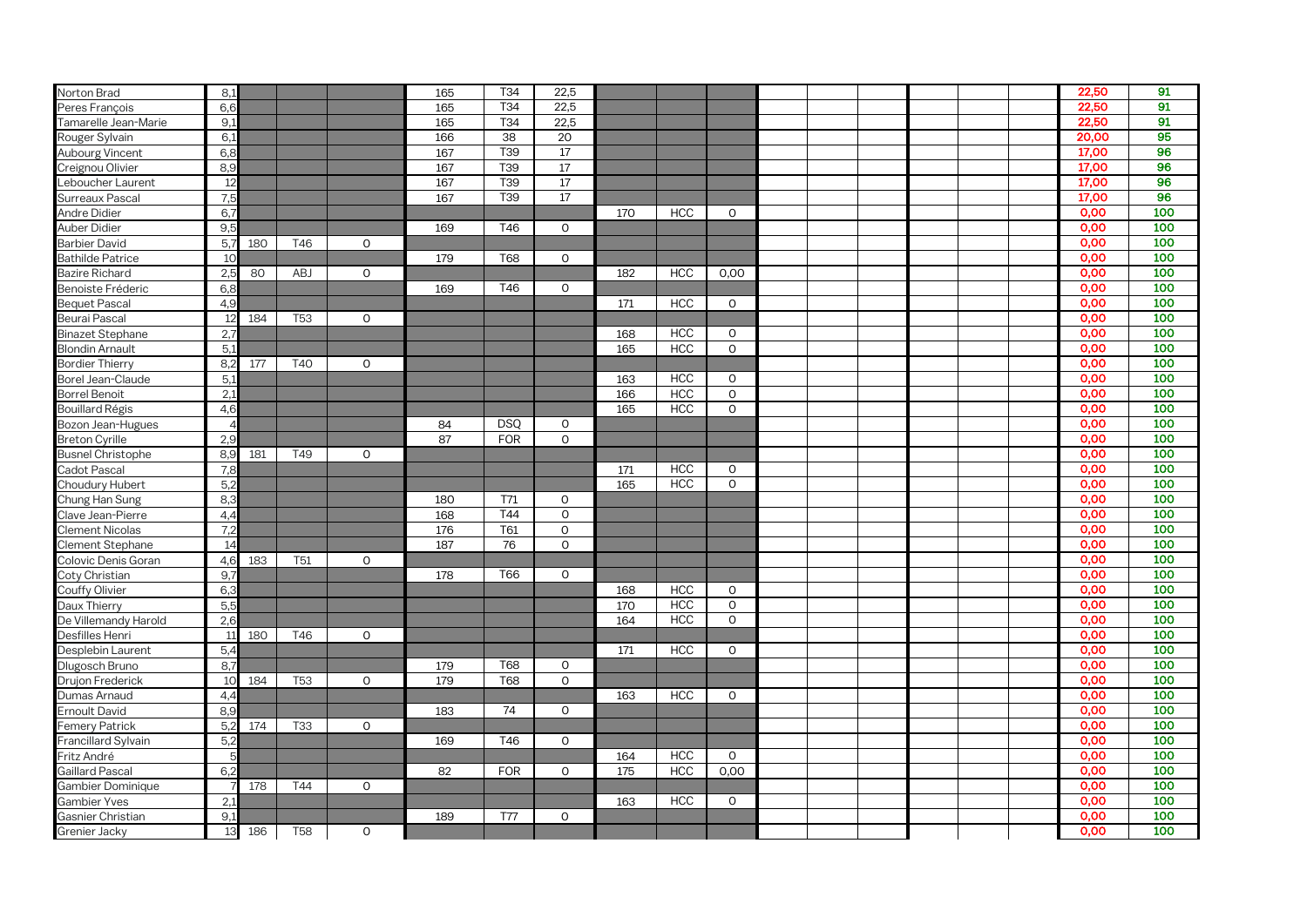| <b>Gueudet Cyril</b>       | 7.4            |     |                 |              | 174 | T <sub>57</sub>       | $\circ$      | 182 | <b>HCC</b> | 0,00         |  |  |  | 0,00 | 100 |
|----------------------------|----------------|-----|-----------------|--------------|-----|-----------------------|--------------|-----|------------|--------------|--|--|--|------|-----|
| Hevia Marc                 | 8,9            | 191 | 60              | $\mathbf 0$  |     |                       |              |     |            |              |  |  |  | 0,00 | 100 |
| Jacquel Richard            | 16             |     |                 |              | 186 | 75                    | $\circ$      |     |            |              |  |  |  | 0,00 | 100 |
| Jourdan Thierry            | 5,3            |     |                 |              |     |                       |              | 167 | <b>HCC</b> | $\mathsf O$  |  |  |  | 0,00 | 100 |
| Kuma Alain                 | 7,4            | 177 | <b>T40</b>      | $\mathbf 0$  |     |                       |              |     |            |              |  |  |  | 0.00 | 100 |
| Kwartnik Jacky             | 11             |     |                 |              | 176 | T61                   | $\mathsf{O}$ |     |            |              |  |  |  | 0.00 | 100 |
| afont Emmanuel             | 3,9            | 174 | <b>T33</b>      | $\circ$      | 80  | <b>ABJ</b>            | $\Omega$     | 167 | <b>HCC</b> | $\mathbf 0$  |  |  |  | 0,00 | 100 |
| _ancry François            | 3,4            |     |                 |              |     |                       |              | 171 | <b>HCC</b> | $\mathbf 0$  |  |  |  | 0.00 | 100 |
| anse Xavier                | 16             |     |                 |              | 198 | 80                    | $\circ$      |     |            |              |  |  |  | 0.00 | 100 |
| Laprune Olivier            | 10             | 186 | <b>T58</b>      | $\mathsf O$  |     |                       |              |     |            |              |  |  |  | 0,00 | 100 |
| aville Maxence             | 5,5            |     |                 |              |     |                       |              | 164 | <b>HCC</b> | $\mathbf 0$  |  |  |  | 0.00 | 100 |
| enfant Gilles              | 13             |     |                 |              | 181 | 73                    | $\Omega$     |     |            |              |  |  |  | 0,00 | 100 |
| _eone Fabrice              | 6.4            |     |                 |              | 174 | <b>T<sub>57</sub></b> | $\Omega$     |     |            |              |  |  |  | 0,00 | 100 |
| eray David                 |                | 178 | T44             | $\mathbf 0$  |     |                       |              |     |            |              |  |  |  | 0,00 | 100 |
| Mangaud Ludovic            | 3.3            |     |                 |              |     |                       |              | 167 | <b>HCC</b> | 0            |  |  |  | 0,00 | 100 |
| Mariette Charles-Guillaume | 8,8            |     |                 |              | 172 | <b>T53</b>            | $\mathbf{O}$ |     |            |              |  |  |  | 0,00 | 100 |
| Mesnier Vincent            | 1.9            |     |                 |              |     |                       |              | 165 | <b>HCC</b> | $\Omega$     |  |  |  | 0.00 | 100 |
| <b>Miath Patrick</b>       | 4.6            |     |                 |              |     |                       |              | 168 | <b>HCC</b> | $\mathbf{O}$ |  |  |  | 0.00 | 100 |
| Milapie Christian          | 5 <sub>5</sub> |     |                 |              |     |                       |              | 167 | <b>HCC</b> | $\mathbf 0$  |  |  |  | 0.00 | 100 |
| Mizon Sébastien            | 12             |     |                 |              | 194 | 79                    | 0            |     |            |              |  |  |  | 0,00 | 100 |
| Montagne Hervé             | 5,5            |     |                 |              | 170 | T49                   | $\mathsf{O}$ | 168 | <b>HCC</b> | 0            |  |  |  | 0,00 | 100 |
| Monteiro Mario             | 8.3            |     |                 |              | 176 | T61                   | $\mathsf{O}$ |     |            |              |  |  |  | 0,00 | 100 |
| Moura Frederic             | 7.4            | 193 | 61              | $\mathbf 0$  |     |                       |              |     |            |              |  |  |  | 0,00 | 100 |
| Nasica Bruno               | 4,6            | 175 | <b>T37</b>      | $\mathbf 0$  |     |                       |              |     |            |              |  |  |  | 0,00 | 100 |
| Neveu Xavier-Gilles        | 7,4            | 185 | 57              | $\mathsf O$  |     |                       |              |     |            |              |  |  |  | 0,00 | 100 |
| <b>Neville Paul</b>        | 7,6            | 174 | <b>T33</b>      | $\mathsf O$  |     |                       |              |     |            |              |  |  |  | 0,00 | 100 |
| Pelfresne Rafael           | 1 <sup>C</sup> |     |                 |              | 189 | T77                   | 0            |     |            |              |  |  |  | 0,00 | 100 |
| Penhouet Hugues            | 11             | 183 | T <sub>51</sub> | $\mathbf 0$  |     |                       |              |     |            |              |  |  |  | 0,00 | 100 |
| Perraudin Jean-Etienne     | 12             |     |                 |              | 175 | 60                    | $\mathsf{O}$ |     |            |              |  |  |  | 0,00 | 100 |
| Perrot Denis               | 12             |     |                 |              | 168 | T44                   | $\mathbf{O}$ |     |            |              |  |  |  | 0,00 | 100 |
| Petit Herve                | ۶              | 184 | <b>T53</b>      | $\circ$      |     |                       |              |     |            |              |  |  |  | 0,00 | 100 |
| Philippe Franck            | 7,2            | 181 | T49             | $\mathsf O$  |     |                       |              |     |            |              |  |  |  | 0,00 | 100 |
| Pilet Franck               | 4,8            |     |                 |              |     |                       |              | 249 | 57         | $\mathsf O$  |  |  |  | 0,00 | 100 |
| Pouchoulin Michel          | 4,9            |     |                 |              |     |                       |              | 171 | <b>HCC</b> | $\mathsf O$  |  |  |  | 0.00 | 100 |
| Provot André               | 2,6            |     |                 |              |     |                       |              | 171 | <b>HCC</b> | $\circ$      |  |  |  | 0,00 | 100 |
| Rabussier Olivier          | 5,3            |     |                 |              |     |                       |              | 169 | <b>HCC</b> | $\mathbf 0$  |  |  |  | 0,00 | 100 |
| Renard Eric                | 12             |     |                 |              | 178 | <b>T66</b>            | $\circ$      |     |            |              |  |  |  | 0.00 | 100 |
| Renia Emile                | 5,5            |     |                 |              |     |                       |              | 169 | <b>HCC</b> | $\mathsf{O}$ |  |  |  | 0,00 | 100 |
| Ridgway Toby               | 8,2            |     |                 |              | 173 | T <sub>55</sub>       | 0            |     |            |              |  |  |  | 0.00 | 100 |
| Rosa Nicolas               | 11             |     |                 |              | 172 | <b>T53</b>            | $\mathsf{O}$ |     |            |              |  |  |  | 0,00 | 100 |
| Rostol André               | 12             |     |                 |              | 180 | T71                   | $\mathsf{O}$ |     |            |              |  |  |  | 0,00 | 100 |
| Rouet Thierry              | 6,6            | 177 | T40             | $\mathbf 0$  |     |                       |              |     |            |              |  |  |  | 0,00 | 100 |
| Royer Jean-Michel          | 8,3            |     |                 |              | 177 | 65                    | $\mathsf{O}$ |     |            |              |  |  |  | 0,00 | 100 |
| Sanchis Canet José         | 7,7            | 174 | <b>T33</b>      | $\mathsf{O}$ | 174 | <b>T57</b>            | $\mathbf{O}$ |     |            |              |  |  |  | 0,00 | 100 |
| Senocg Jean-Guy            | 9,3            | 184 | <b>T53</b>      | $\mathbf{O}$ |     |                       |              |     |            |              |  |  |  | 0.00 | 100 |
| Sens Jean-Paul             | 5,7            |     |                 |              |     |                       |              | 165 | <b>HCC</b> | $\mathbf 0$  |  |  |  | 0,00 | 100 |
| Verdez François            | 8,3            | 180 | T46             | $\circ$      | 171 | 52                    | $\mathbf 0$  |     |            |              |  |  |  | 0.00 | 100 |
| Voisine Stephane           |                |     |                 |              | 170 | T49                   | $\mathbf{O}$ | 168 | <b>HCC</b> | $\mathbf 0$  |  |  |  | 0,00 | 100 |
| Zerarka Sami               | 6,1            | 176 | 39              | $\mathbf 0$  |     |                       |              | 173 | <b>HCC</b> | 0,00         |  |  |  | 0.00 | 100 |